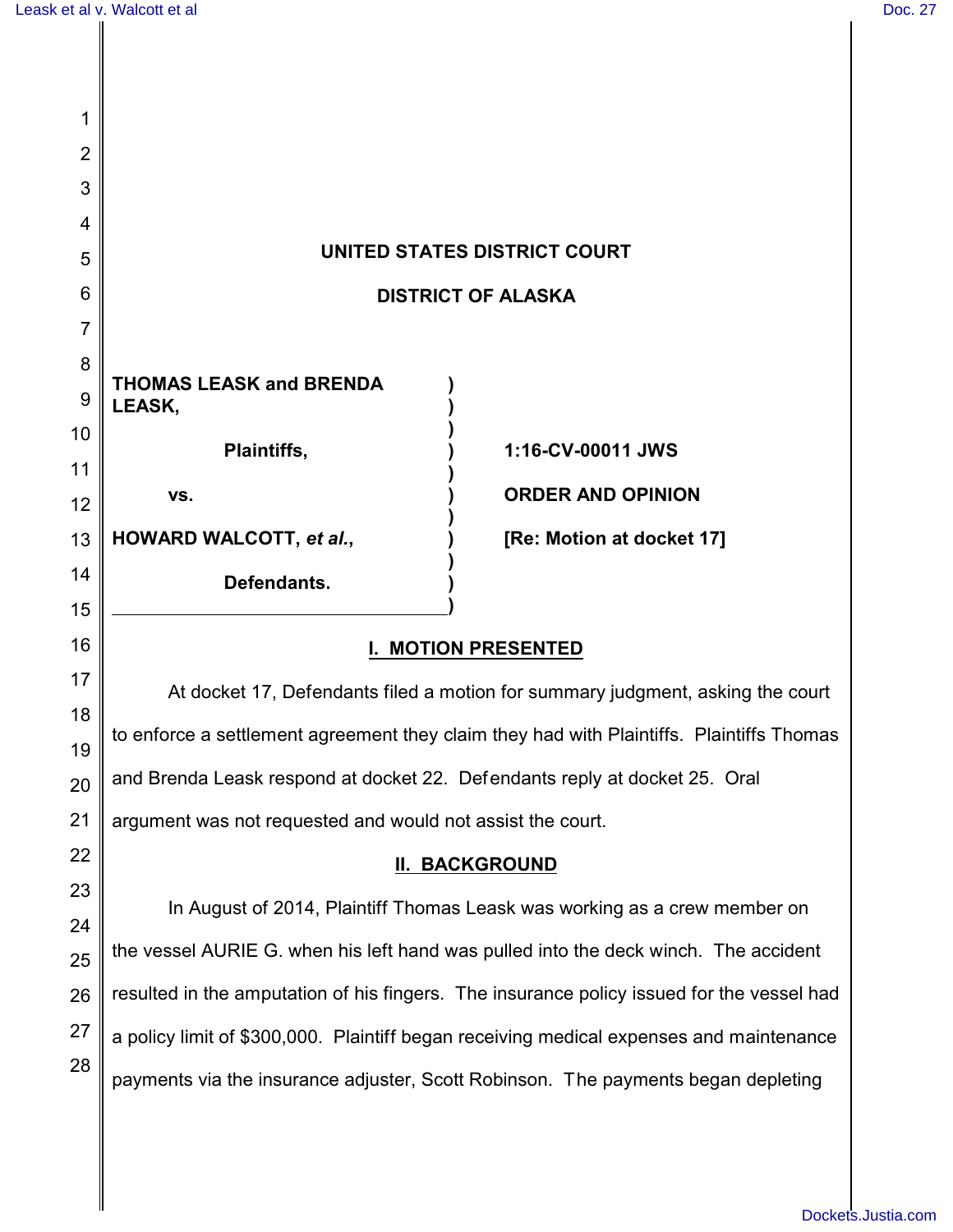1

vessel owners, for the remaining policy limit. Through email, Robinson informed Plaintiffs that as of February 2016 the amount left on the policy coverage was \$157,592.06. In response, Plaintiffs indicated that they would be willing to settle with the vessel owner for the remaining policy limit if funds were tendered by a certain date. Email exchanges between Robinson and the Plaintiffs continued through March and April. On May 26, 2016, after not hearing from Robinson since April 17, 2016, Plaintiffs filed their complaint. Defendants now assert that the parties reached an agreement to settle for the remaining policy amount and that the agreement should be enforced and

the policy value. In early 2016, Plaintiffs began discussing settling with Defendants, the

## **III. STANDARD OF REVIEW**

Summary judgment is appropriate where "there is no genuine dispute as to any material fact and the movant is entitled to judgment as a matter of law." $^{\text{1}}\,$  The materiality requirement ensures that "only disputes over facts that might affect the outcome of the suit under the governing law will properly preclude the entry of summary judgment."<sup>2</sup> Ultimately, "summary judgment will not lie if the . . . evidence is such that a reasonable jury could return a verdict for the nonmoving party."<sup>3</sup> However, summary judgment is mandated "against a party who fails to make a showing sufficient to

<sup>2</sup>*Anderson v. Liberty Lobby, Inc.*, 477 U.S. 242, 248 (1986).

3 *Id.*

28

 ${}^{1}$ Fed. R. Civ. P. 56(a).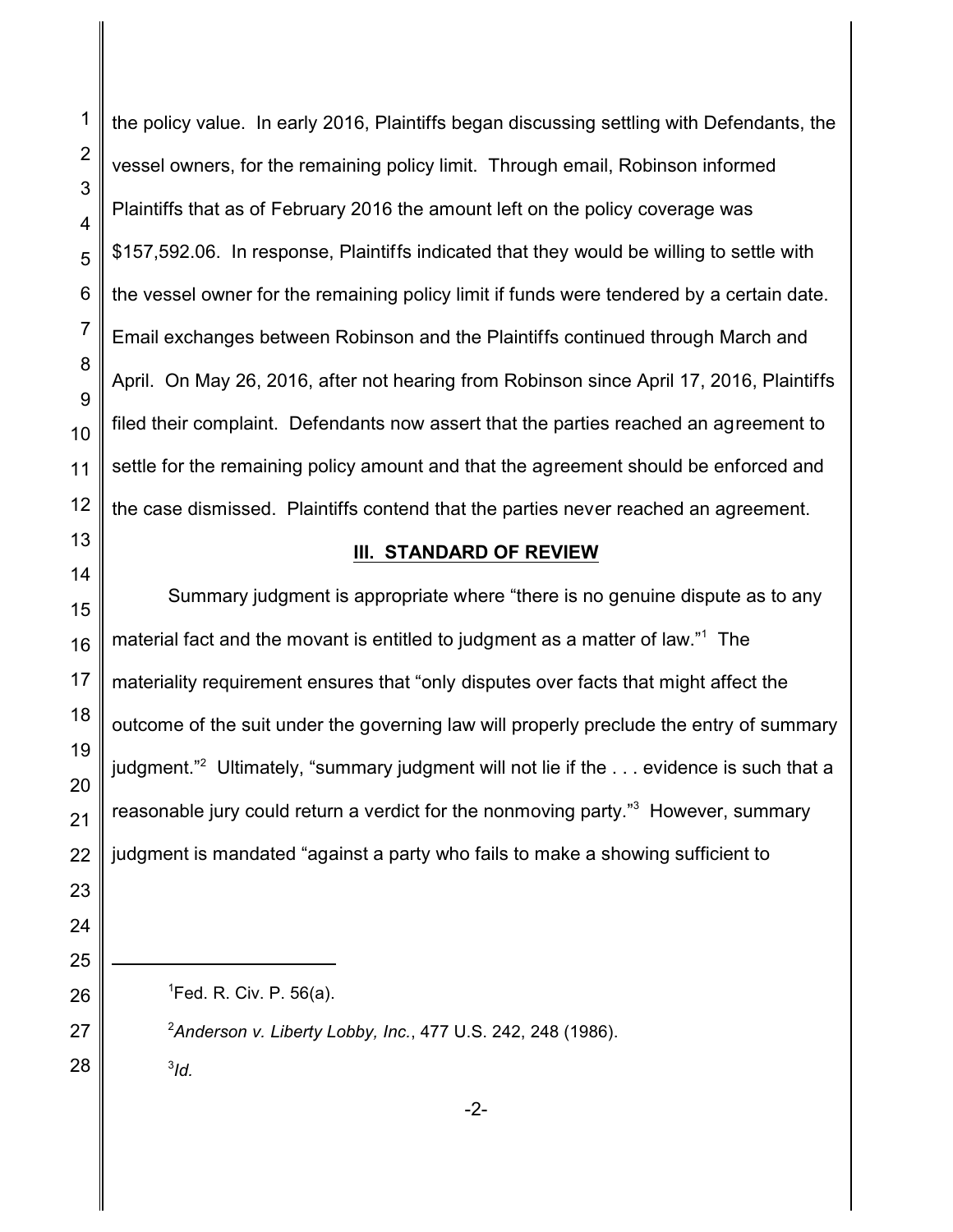establish the existence of an element essential to that party's case, and on which that party will bear the burden of proof at trial."<sup>4</sup>

 The moving party has the burden of showing that there is no genuine dispute as to any material fact.<sup>5</sup> Where the nonmoving party will bear the burden of proof at trial on a dispositive issue, the moving party need not present evidence to show that summary judgment is warranted; it need only point out the lack of any genuine dispute as to material fact. $^6$  Once the moving party has met this burden, the nonmoving party must set forth evidence of specific facts showing the existence of a genuine issue for trial.<sup>7</sup> All evidence presented by the non-movant must be believed for purposes of summary judgment and all justifiable inferences must be drawn in favor of the non-movant.<sup>8</sup> However, the non-moving party may not rest upon mere allegations or denials, but must show that there is sufficient evidence supporting the claimed factual dispute to require a fact-finder to resolve the parties' differing versions of the truth at trial.<sup>9</sup>

## **IV. DISCUSSION**

Defendants assert that the parties reached a settlement agreement through email correspondence between Plaintiffs and Defendants' insurance adjuster. If true,

- *Celotex Corp. v. Catrett*, 477 U.S. 317, 322 (1986).
- *Id.* at 323.
- *Id.* at 323-25.
- *Anderson,* 477 U.S. at 248-49.
- *Id.* at 255.
- *Id.* at 248-49.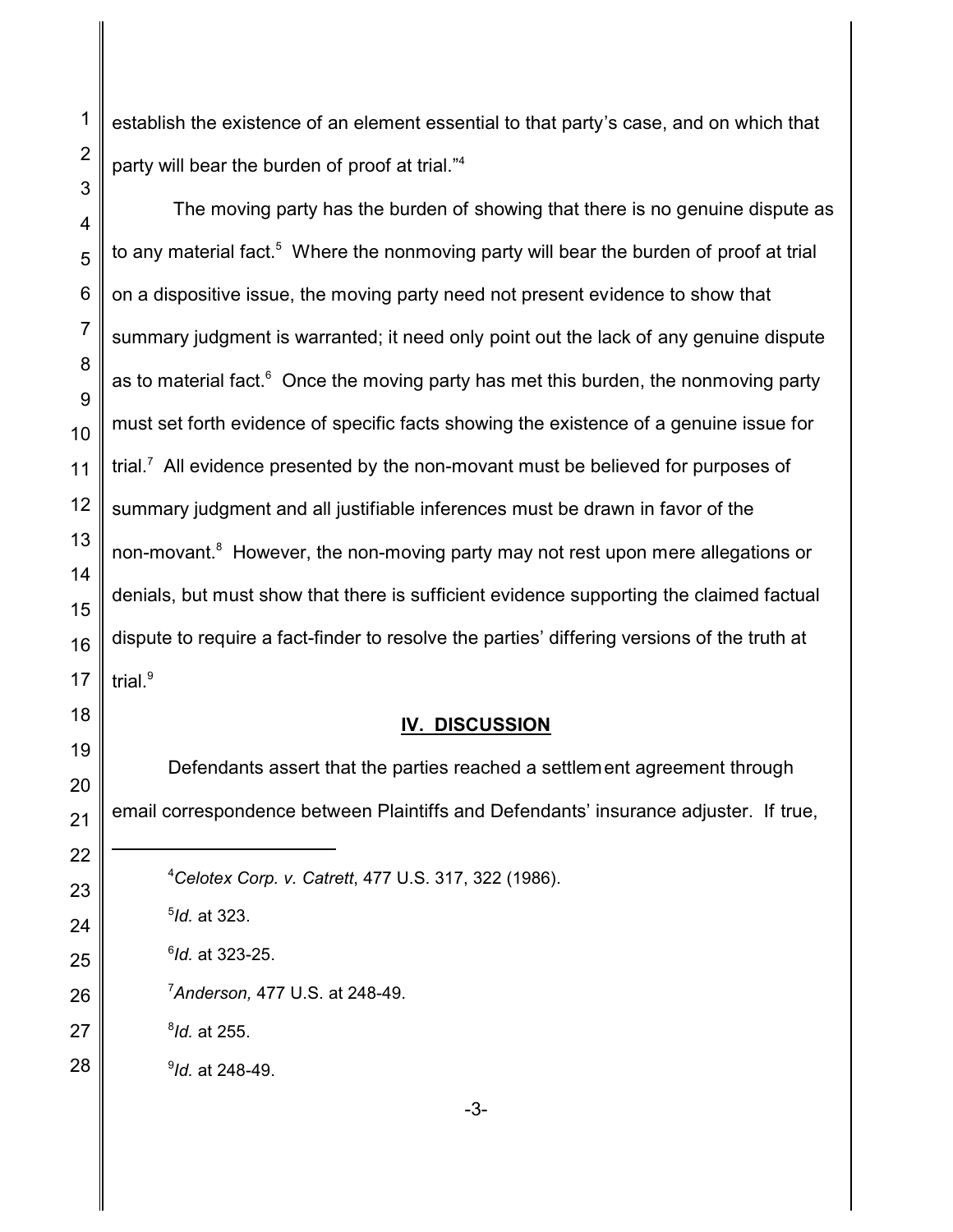and the parties did in fact reach an agreement, the court does not have the discretion to decline to enforce it.<sup>10</sup> On the other hand, if there is a genuine dispute of material fact as to the existence of a settlement agreement, or the terms thereof, the court cannot summarily enforce the agreement.<sup>11</sup>

"[S]ettlement agreements are, at base, merely a species of contract and therefore must meet basic contractual requirements." $^{12}$  The parties then had a settlement agreement if their email exchanges contain all the elements of a contract. The elements of a contract consist of "'an offer encompassing all essential terms, an unequivocal acceptance by the offeree, consideration, and an intent to be bound.'" <sup>13</sup> The parties do not dispute the material facts here. All communications were

through email, and the emails have been presented to the court. The series of emails is as follows:

1) February 18, 2106 email from Robinson to Plaintiffs: "[W]e write in response to your email of February 17, 2016. You have inquired as to what has been paid to date." The email goes on to list what has been paid from the insurance policy, and then states in bold that the remaining policy limit is \$157,592.06. It acknowledges that the Plaintiffs do not want to mediate and that they have made a demand. It states that the vessel owner "has no money to contribute to the settlement."

2) March 3, 2016 email from Plaintiffs to Robinson: "[We] have decided that we would like to end my claim. . . . I've thought long and hard if I should sue the boat owner but I don't think it would be worth it. I want to move on

<sup>10</sup>*Chilkoot Lumber Co. v. Rainbow Glacier Seafoods*, 252 P.3d 1011, 1014-15 (Alaska 2011).

<sup>11</sup>*Colton v. Colton*, 244 P.3d 1121, 1127 n.13 (Alaska 2010)

<sup>12</sup>*Colton*, 244 P.3d at 1127.

<sup>13</sup>*Magill v. Nelbro Packing Co.*, 43 P.3d 140, 142 (Alaska 2001) (quoting *Davis v. Bykman*, 938 P.2d 1002, 1006 (Alaska 1997)).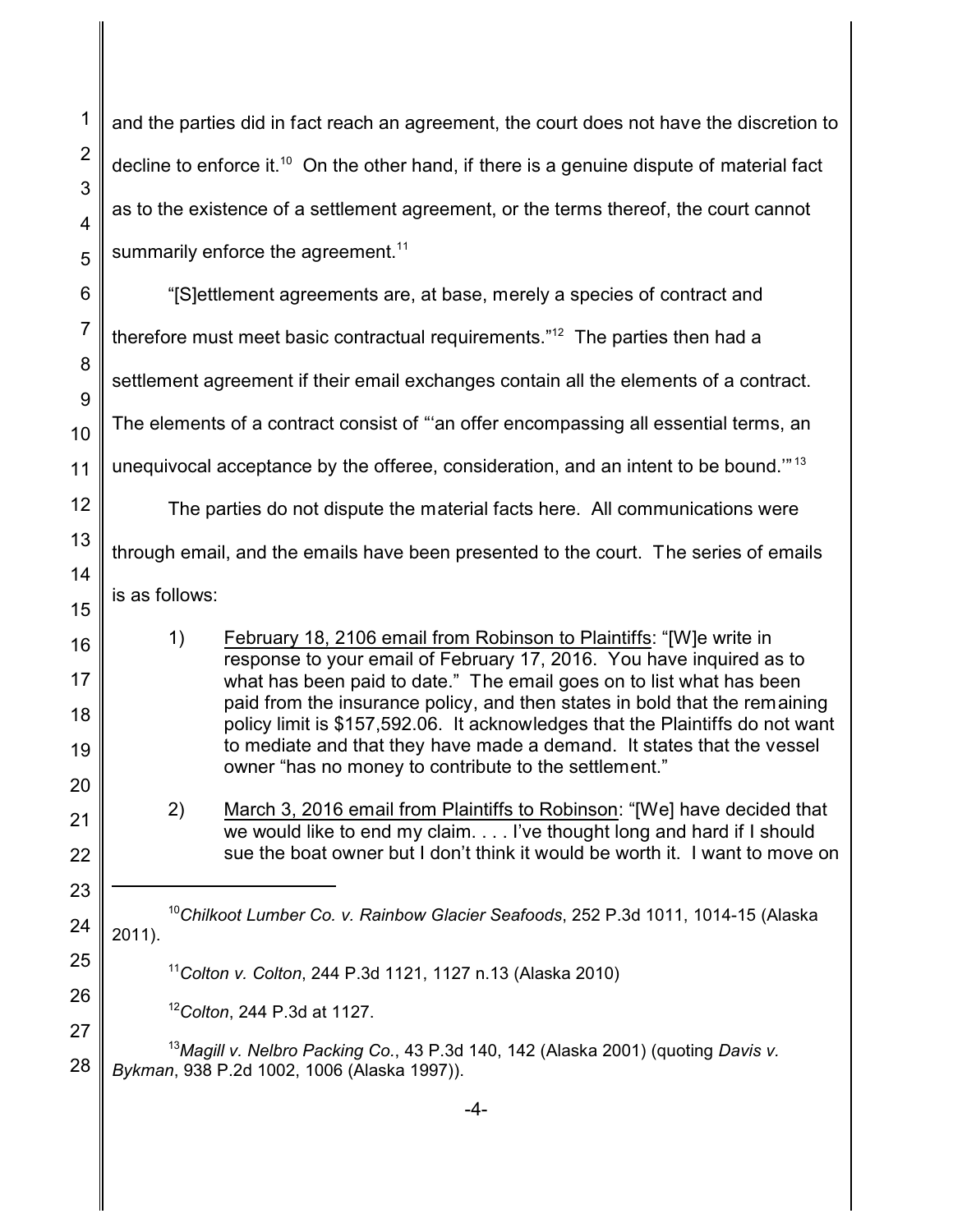and settle for the rest of the insurance money so that I can at least get caught up on bills, put food on the table and not have to worry about if my lights will be shut off. This money will help me do that. If you want me to just move on and not sue, then I want to be paid by March 24, 2016. So I would have to have this money by this date and no later. I'm sure you need me to sign paperwork to close my claim if I am paid all of the insurance that is left."

- 3) March 17, 2016 email from Robinson to Plaintiffs: Vessel interests have agreed to settle the claim for the remaining policy limits. We are trying to make sure all known invoices are paid with HMC. We will put a release and settlement letter together no later than next week. This is taking a little longer than you might like as HMC has made some inquiries as to payments. . . . If you are comfortable in settling your claim and taking the remaining policy limits now, you may later have to address and resolve any disputes with HMC. We just want to make sure you are aware that [if] HMC or any other medical provider does surface we will direct them to you. In addition, when we do settle we will need to set aside a small amount of money (\$5k) to address any final indemnity or expense issues that may arise. The remaining withheld money would be tendered to you within 30 days of settlement. If you have any questions, or additional information that you would like us to consider please contact the undersigned. We await your written response."
	- 4) March 28, 2016 email from Robinson to Plaintiffs: "[W]e have confirmed that effective March 25, all medical invoices have been finalized with HMC and they have no other outstanding invoices. As such, we will put the release and settlement documents together this week."
	- 5) April 7, 2016 email from Robinson to Plaintiffs: "[W]e are following up again to make sure that you understand that should Harborview Medical Center pursue you for any outstanding invoices (we now do not believe that HMC has outstanding) that you would be responsible. Once the policy limits are gone there is no further money to pay from. Please confirm your agreement.
		- 6) April 8, 2016 email from Plaintiffs to Robinson: "We have checked with Harborview Medical Center billing and there are no outstanding invoices."
	- 7) April 9, 2016 email from Robinson to Plaintiffs: "Ok, I am out of the country until April 17. I will work on the release upon my return.
- 11 12 13 14 15 16 17 18 19 20 21 22 23 24 25 26 27

28

1

2

3

4

5

6

7

8

9

10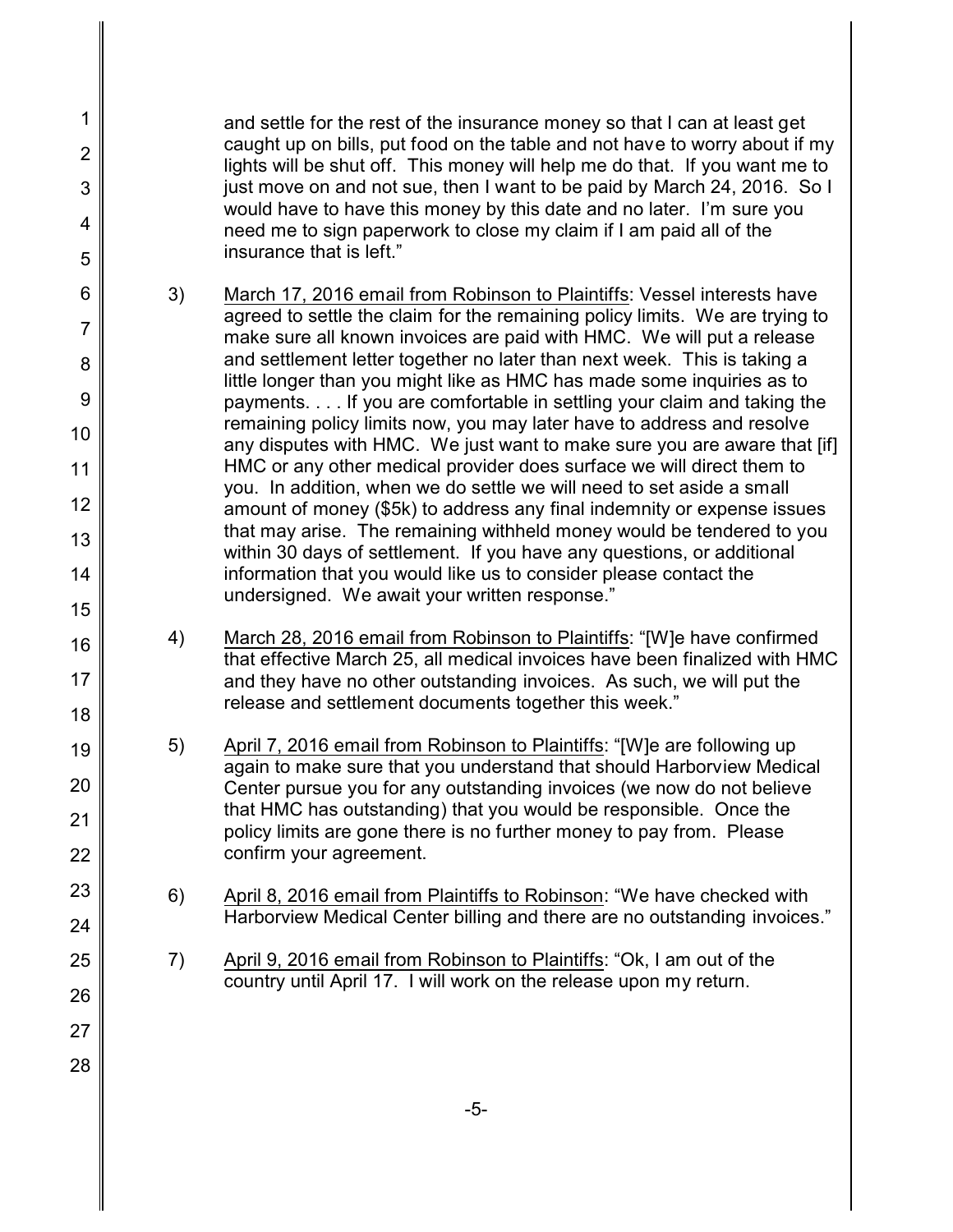1

2

3

Robinson never provided the release paperwork even though he stated he would do so at three different points in time—first, the week of March 21, 2016; then, the week of March 28, 2016; and finally, the week of April 18, 2016. Based on the record, no other communication occurred between the parties until May 10, 2016, when the Plaintiffs' attorney sent Defendants a letter expressing their intent to file suit.

Based on the series of emails set forth above, the court concludes that the parties did not have a settlement agreement in place. The first email from Robinson to Plaintiffs was not an offer to settle. The language indicated that it was a response to the Plaintiffs' inquiries about what had been paid to date. While it sets forth the remaining policy limits, the email did not communicate a "willingness to enter into a bargain, so made as to justify another person in understanding that his assent to that bargain is invited and will conclude it."<sup>14</sup> That is, there was nothing to indicate that Plaintiffs could respond in a way that could conclude the agreement.

Even if it could be considered an offer, Plaintiffs' response was not an acceptance but a counteroffer. Their email stated that they would settle for the rest of the insurance money if paid by March 24, 2016 "and no later." That is, they stated that they would accept the remaining amount on the policy in exchange for release of all claims if they received payment by March 24, 2016. Plaintiffs argue that Defendants never accepted this offer because acceptance had to be through specific performance; that is, Plaintiffs assert that to create a contract, Defendants had to tender payment by March 24, 2016, which Defendants failed to do. Whether Plaintiffs' offer to settle

<sup>&</sup>lt;sup>14</sup>Restatement (Second) of Contracts § 24.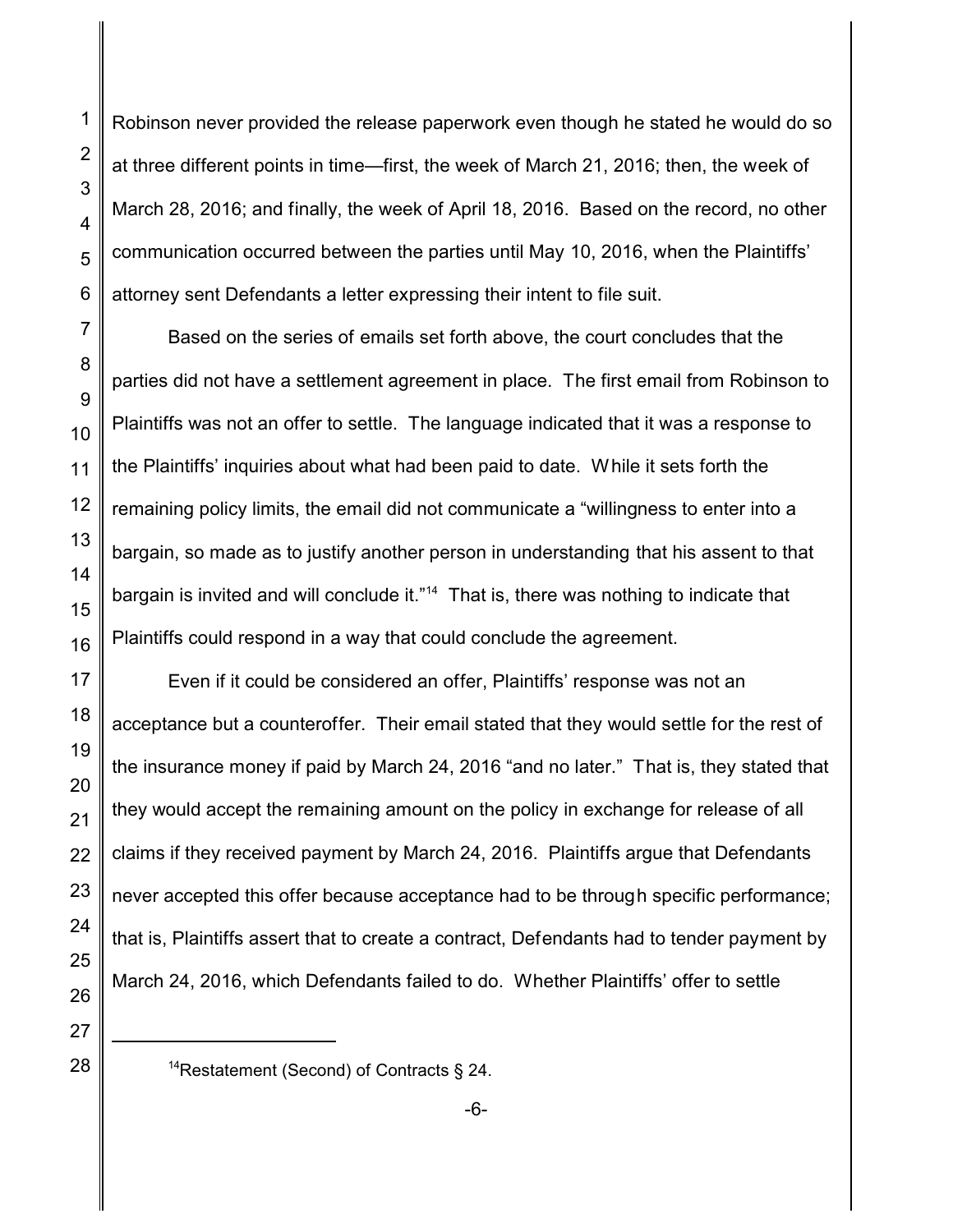prescribed a specific form of acceptance, their email at least clearly made time of the essence, and Robinson's subsequent email on March 17 indicated that payment would take "longer than you might like" or else Plaintiff would have to agree to be responsible for any outstanding invoices. That is a rejection of the March 24, 2016 deadline set forth in Plaintiff's settlement offer.<sup>15</sup> Robinson's response on March 17 also indicated that the insurance company would have to set aside \$5,000 of the remaining money for thirty days to cover any additional expenses that could arise post-settlement and that any outstanding amounts owed to medical providers would become Plaintiffs' responsibility to pay. Robinson was essentially communicating to Plaintiffs that the actual amount of the settlement was going to be less than the amount initially set forth in the February 18 email and of an unknown final value, given that there was no discussion at this point as to what expenses and medical bills remain outstanding. Therefore, Robinson was not unequivocally accepting Plaintiffs' offer to settle and simply discussing payment details that were otherwise consistent with the final agreement, but rather he was qualifying the terms of the Plaintiffs' offer to settle, which constitutes a rejection of the original offer and becomes a counter-offer.<sup>16</sup>

Moreover, it is clear from the email that Robinson himself did not believe he was accepting an offer because he specifically requested an acceptance from Plaintiffs: "We

## 16 *Id.*

<sup>15</sup>*See SW Marine, Inc. v. State, Dep't of Transp. & Public Facilities, Div. Of Alaska Marine Highway Sys*., 941 P.2d 166, 173 (Alaska 1997) (noting that a qualified approval is not an acceptance); *Thrift Shop, Inc. v. Alaska Mut. Sav. Bank*, 398 P.2d 657, 659 (Alaska 1965) (holding that a contract is not formed unless the acceptance is unequivocal and in "exact compliance" with the offer).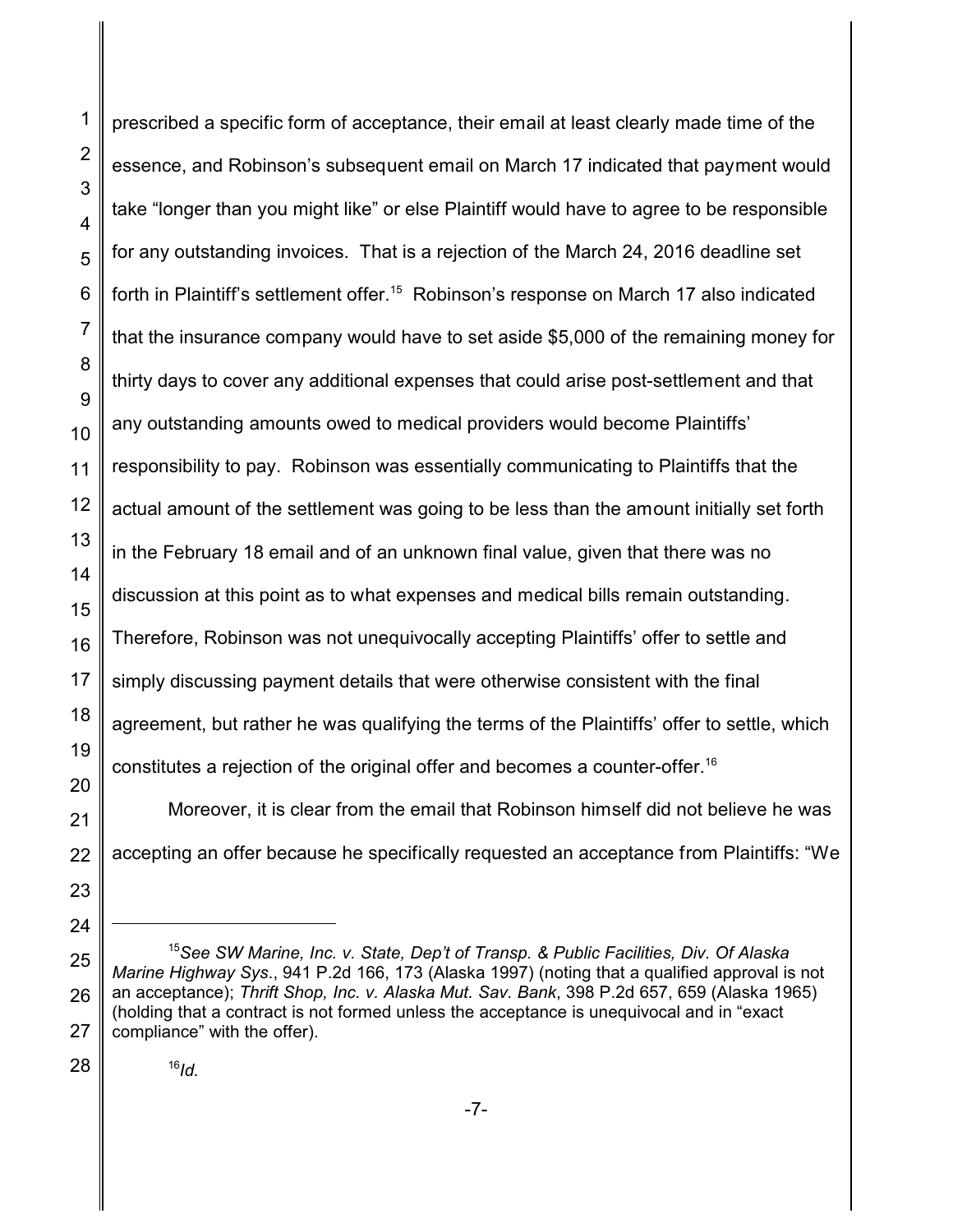1

2

await your written response." Indeed, Robinson's later April 7, 2016 email was still looking to "confirm [Plaintiffs'] agreement" that if they settle for the policy amounts there would be no more money coming from the insurance company to pay any outstanding invoices that may exist. Robinson's April 7 email supports the court's finding that his prior March 17 email was a counteroffer and that as of April 7 the Plaintiffs' had not unequivocally accepted that counter-offer. After Plaintiffs' March 24 deadline had passed, there is nothing in the record to verify Plaintiff's intent to be bound.

Defendants argue that the parties clearly had an agreement to settle for the remaining policy terms and that the deadline was not material but rather just a payment detail apart from and not inconsistent with their agreement to settle for policy limits. In support, Defendants refer to Plaintiffs' April 8 email, where, in response to Robinson's request that Plaintiffs' confirm that they will be responsible for any outstanding invoices as a result of settlement for remaining policy limits, they stated "[w]e have checked with Harborview Medical Center billing and there are no outstanding invoices." Defendants assert that through this email Plaintiffs ratified the existence of an agreement to take whatever was remaining from the policy and to excuse or ignore any March 24 deadline.

The court disagrees with Defendants' assessment. As noted above, a settlement agreement is a contract, and the existence of a contract requires an offer containing all essential terms, an unequivocal acceptance, consideration, and an intent to be bound. The April 8 email is not an unequivocal acceptance by Plaintiff of Robinson's March 17 counteroffer, nor is it an adequate showing of their intent to be bound. It simply states that they do not have any outstanding invoices from their

-8-